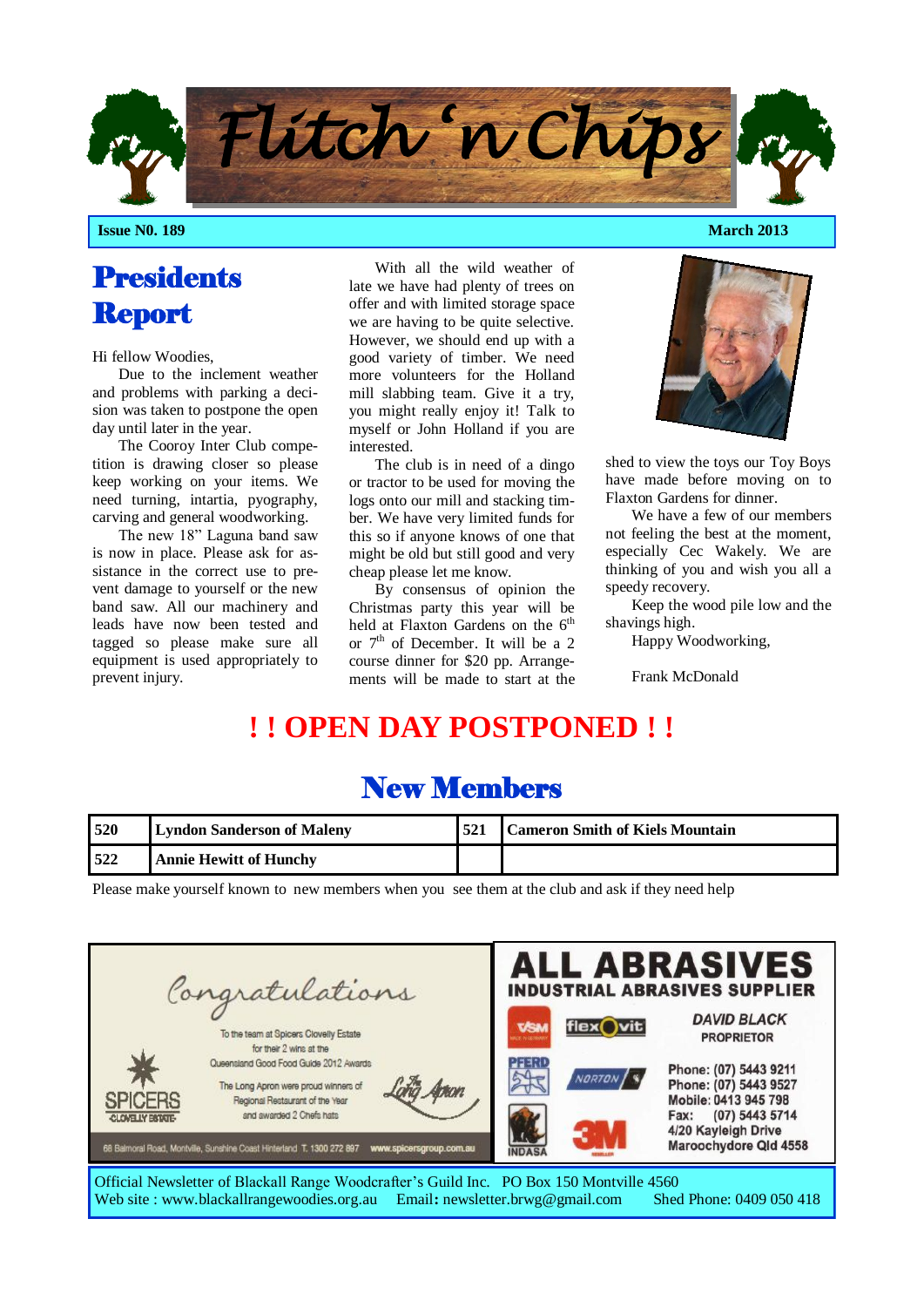#### Maintenance Report by Brian Harris

#### 6/3 **Makita Biscuit Cutter** -

Armature has burnt out causing it to spark fiercely.

A new armature will be sourced and fitted, meanwhile a new Biscuit Cutter has been obtained from Carbatec.

#### **Make your own spray on lubricant!**

Why buy expensive spray cans of WD40 etc. when this simple and inexpensive idea works well for most jobs around the home workshop.

Almost every month, Brian Harris our maintenance officer reports a repair to a machine or a power hand tool which was caused by extreme force being applied in ignorance of adjustment procedure. For example, last month a lathe tailstock had been forced to the point that it could not be released by hand. Brian had to use a lever to free it. I found a

#### **KNOCK DOWN FITTINGS.**

The Guild subscribes to the Australian Woodsmith magazine, a fresh copy arrives eight times a year for the shed library. We recommend this magazine to members. It contains a wealth of plans, tips and practical ideas. Have a flick through 9/3 The new **Laguna 18" Band Saw** has arrived and has been assembled and is up and running.

**An instruction course will take place on Saturday 16th March**

#### Tips and Tricks By Warne Wilson

Just get an empty plastic spray bottle (I have used a Windex bottle for several years) Add two thirds turps to one third motor oil, shake well and it's ready to go. Give tools a light squirt before you put them away. The turps evaporates to leave a film of oil which will keep planes

#### **Safety** by Warne Wilson and Dave Bannister

router height adjustment screwed down so tightly at the end of its travel that I had trouble releasing it.

The Guild was founded on an idea without money fifteen years ago and we now have a shed filled with quality machines that is the envy of Australian woodworkers. The Guild spends many thousands of dollars each year in upgrades and

#### Magazine review By Warne Wilson

it during your next coffee break!

In this month's copy, knock down fittings are explained with easy to understand drawings showing their use. We have all seen them and some of us have sweated over them when asked to convert a flat pack from Ikea or some other store to a



If anybody knows the whereabouts of the black box containing the 1/4 inch socket set could you please ask it to return to the club ASAP as it's sadly missed and very much in need to be used.

and other tools working and free from rust. The turps will carry the oil as a great penetrator for tight or sticking nuts and bolts, threads and slides. Great for sharpening chisels on oil stones too!

maintenance. It is a no brainer that care is expected in the use of any machine. If you encounter a problem with a machine, please ask the shed captain of the day for assistance.

It follows of course that an abused machine can be a safety hazard for those that follow.

piece of furniture, ("Screw bolt A into insert B") you know how it goes!

Connector bolts, threaded inserts and T-nuts like the hardware supplied with flat packs are available from Mc Jings, Hafele and Carbatec (Just Google the websites) You will find a selection of connector bolts, threaded inserts and other hardware which might make your approach to joinery easier. Knock down fittings can replace dowells and joints and can be used with glue for a permanent fit.

They are easy to use and they could save a lot of time. Why not consider using some of them in your next project?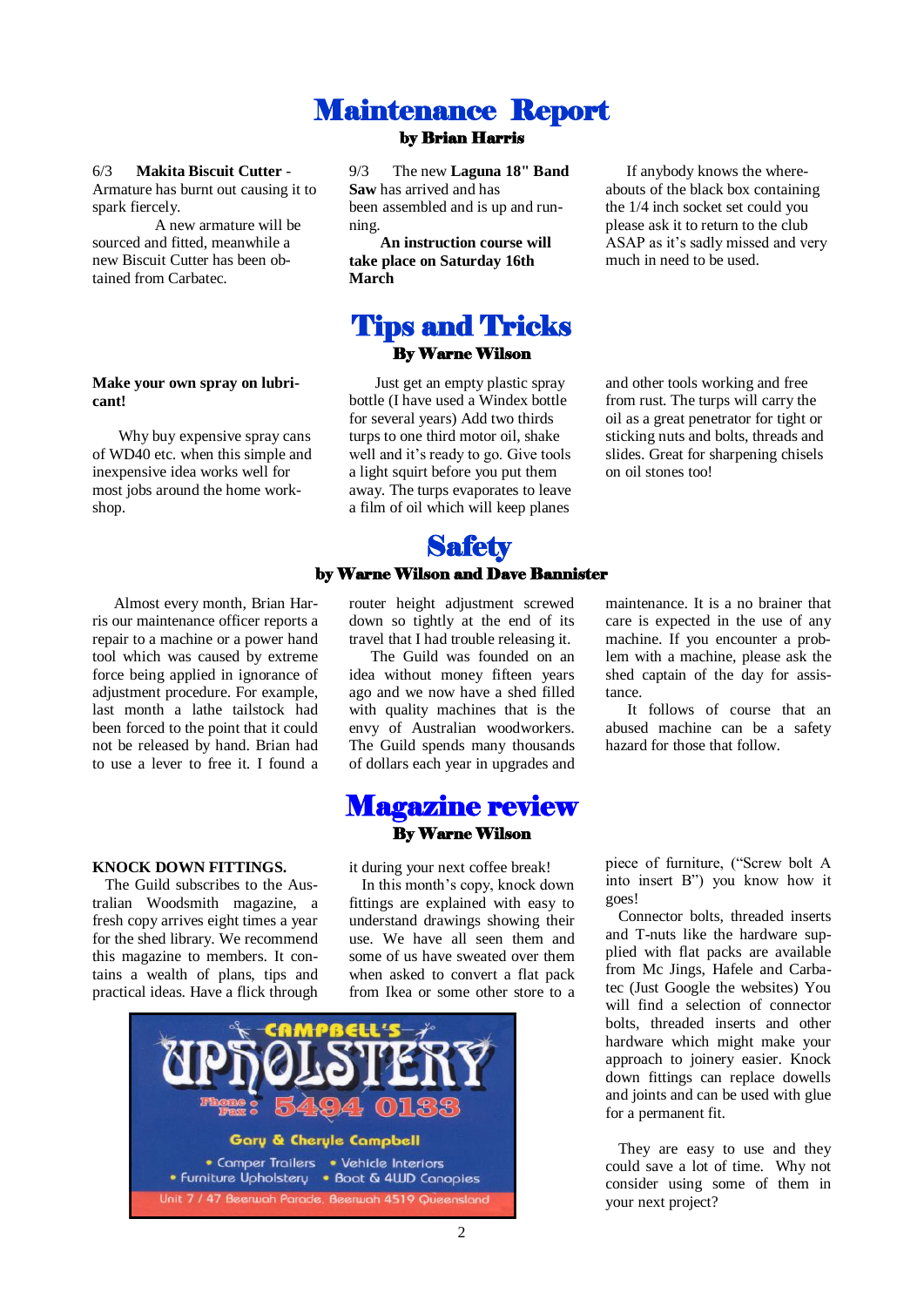# A Few Reminders

**Machinery costs** have been calculated and will be displayed on each machine within the coming weeks. Please adhere to these charges as the maintance of the machinery is costly and consistent.

**Dust extraction** is an important part of personal safety as well as the safety of nearby workers. When working on a machine that has extraction fitted remember to open the vent. Similarly when finished with

the machine remember to close off the vent so the vacuum system works effectively on other machines.

The **WORKING B** is still on when the rain gives us a break

### Maleny Community Doors

As you are aware the Maleny Community Centre will be officially opened on Friday 22 March. To commemorate our part in constructing the front doors of the building Max Berringer is making a

photo book.

As you are probably aware Max has circulated a layout of photographs depicting various stages of the door construction and would like any feed back or comments on

the various images so they can be included in the production.

A prompt response would be appreciated. Max is available on **54766779** or email at **max@barrenger.com.au**

# Cooroora Annual Woodcraft Competition

Blackall Range Woodies took out the competition title last year. It is again time to prepare our entries for this year's event.

All completed entries are to be judged by selected judges from our

Our annual 4X2 competition is about to kick off again so for all of those who have had their thinking cap on since the past judging and have some great ideas on how to create something unique please club prior being forwarded to the Cooroora Group for competition entry. For sections of competition and the associated conditions please contact Bob Callinan on **54781588** or Email: **bobsspring@ bigpond.com**

The Wood Show will be held on Friday 10th and Saturday 11th May 2013 and entries will have to reach the Cooroora Club by Thursday 9th May.

### 4 X 2 Competition

contact Max Barrenger for your piece of timber and any entry conditions associated with it. Max is available on **54766779** or email at **max@barrenger.com.au**



on the Blackall Range from \$100,000 - \$2,000,000. Actively supporting our community

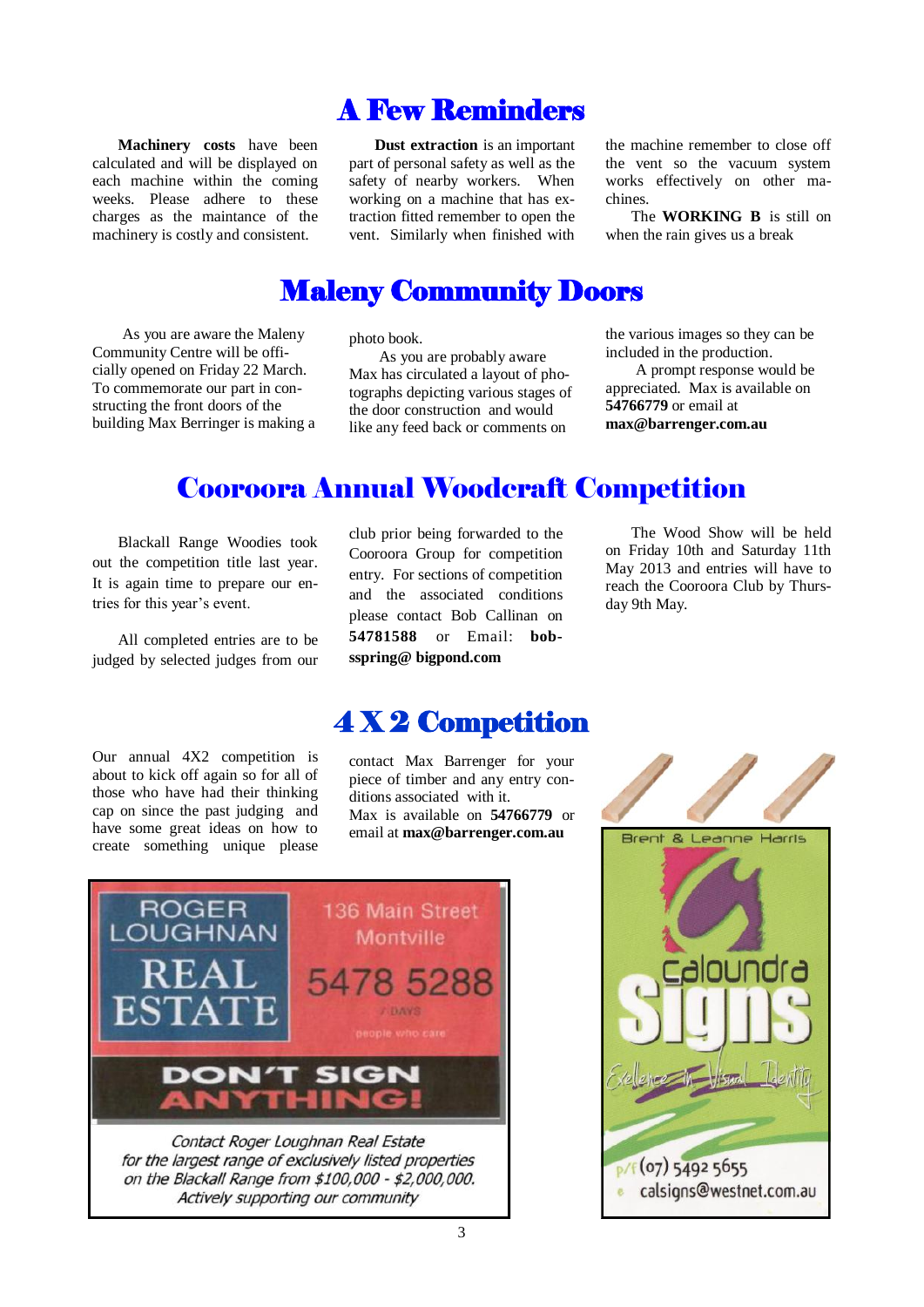## Community Projects

John Muller has constructed this sturdy bench seat out of Tallowwood and Blue Gum. The seat is to be situated in front of the police station in Maleny. Prior to painting with three coats of acrylic gloss in a colour that matches the police station the seat received two brushings of Oxalic acid which eliminates any tannins and dirt present in the wood.

Great job John.



### Club Donations



Hugh McKenna has again used his outstanding skill to produce a baby's crib.

The crib is constructed entirely of Silky Oak and Hugh has donated it to our club so it can be used as a future raffle prize.

Excellent work Hugh and Thankyou.

No demonstrations have yet been organised for the coming month. But there are a few craftspeople

**Demonstrations** 

willing to show off their skills. Some of the upcoming demos may include hollow wood turning

and the making of a musical instrument.

Dates to be advised.



**MAPLETON HARDWARE** Your handy hardware store

Come in and see us for all your hardware needs Hand Tools, Power Tools, Drill Bits, Paint and Stains Plus Plumbing and General Hardware

Open 7 days

Rob, Toni and Laurie Cnr Obi Obi Road and Emu Walk

> **MAPLETON** Ph 5445 7773





Flaxton Gardens

Restaurant, Bar, Events... **Tranquil elegance in an area of natural beauty...**<br>Whatever your plans, whether it be a relaxed alfresco lunch on a delightful light cas on the verands, a fine wine in the bar or explansion food using local produce in our

ments of a lifetime lews forever ... m

OPEN 7 DAYS: Sunday & Monday 9a<br>Telephone: 07 5445 7450 | info@flaxto<br>313 Flaxton Drive, Flaxton, Sunshine Co www.flaxtongardens.com.au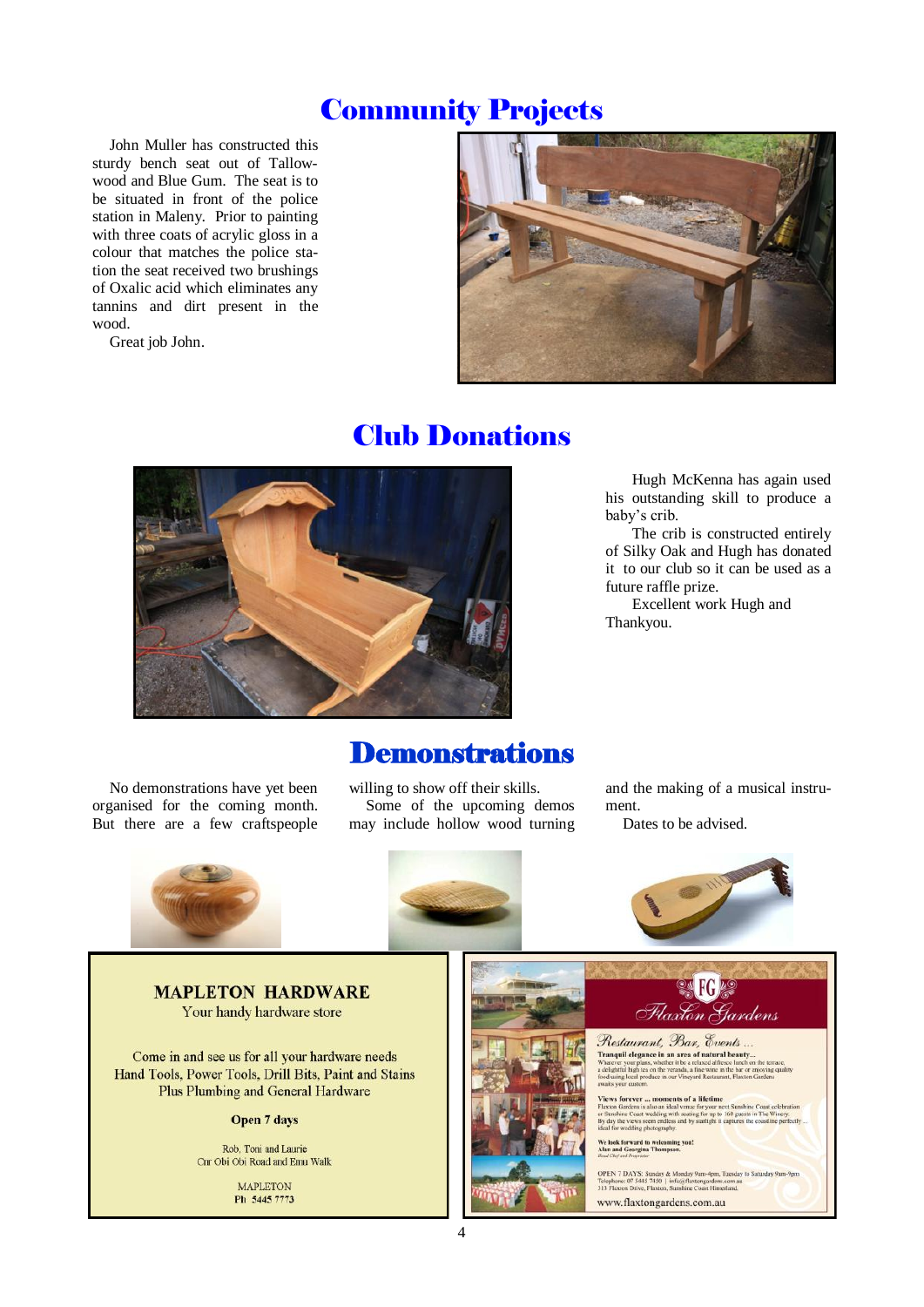Q Turn is a fundraiser for the Ipswich Woodies Club and the idea is that you bring your own lathe and turn whatever you feel like.

There is no set program and it is a good chance to get together with other turners of all levels . There are people coming from Bundaberg right down to Scone in NSW.

#### **The Jewish Elbow:**

A Jewish grandmother is giving directions to her grown grandson who is coming to visit with his wi fe.

 "You come to the front door of the apartment. I am in apartment 301 .

 There is a big panel at the front door. With your elbow, push button 301. I will buzz you in. Come inside, the elevator is on the right. Get in, and with your elbow, push 3. When you get out, I'm on the left. With your elbow, hit my doorbell."

 "Grandma, that sounds easy, but, why am I hitting all these buttons with my elbow?.........

 "What........You coming empty handed?"





It is a good, fun weekend and everyone who has been before always recommends it . John Rogers from the Redcliffe club will be attending but not demonstrating but if there is a question he will gladly give advice

The weekend, at Lake Moogerah, starts at 1.00pm Friday

#### Just for Laughs

**(Ethnic Humour )**

#### **Wise Italian Grandfather:**

Why Italian Fathers and Grandfathers pass their hand guns downhrough the family.

An old Italian man is dying. He calls his grandson to his bedside, "Guido, I wan' you lissin ame. I wan' you to take-a my chrome plated 38 revolver.

"But grandpa,I really don't like guns..How about you leave me your Rolex watch instead?"

"You lissin ame, boy. Somma day you gonna be runna da business, you gonna have a beautiful wife, lots a money ,a big-a home and maybe a couple,of bambinos."

"Somma day you gonna come-a home and maybe finda you wife inna bed with another man. "Whatta you gonna do then? Point at you watch and say, 'times up'"?



14 June with a sausage sizzle and concludes with lunch on Sunday 16 June. The cost of the weekend is \$150 and includes all meals and accommodation. Bring your own linen.

Contact Jim Tutin for further details Phone: 32821378

Email:jimtutin @westnet.com.au

An attractive blonde from Cork , Ireland ,arrived

 at the casino. She seemed a little intoxicated and bet twenty

 thousand dollars in a single roll of the dice.

 She said,"I hope you don't mind, but I feel much luckier when I'm completely nude. "with that, she stripped from the neck down ,rolled the dice and with an Irish brogue yelled, "Come

 on, baby, Mama needs new clothes!"

 As the dice came to a stop, she jumped up and down and squealed."Yes!Yes! I won, I won!"She hugged each of the dealers, picked up her winnings and her clothes and quickly departed.

 The dealers stared at each other dumbfounded.

 Finally,one of them asked,"What did she roll?"The other answered,"I don't know-I thought you were watching."

MORAL OF THE STORY

 Not all Irish are drunks, not all blondes are dumb, .....but all men....are men!

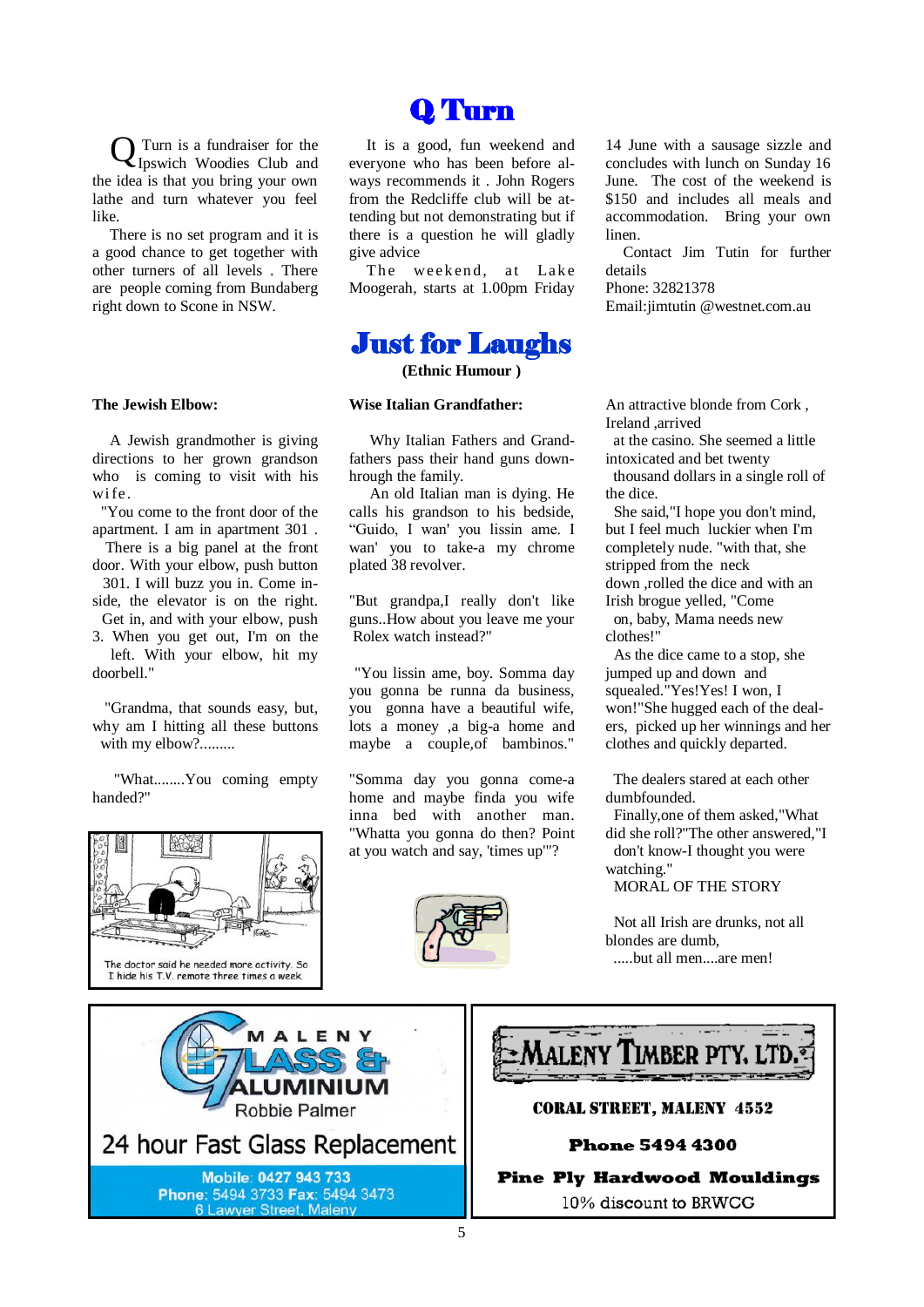# Around the Shed



**Peter fitting the wheels for his model car Dave spraying Hugh's crib** 



**John "working " the Hammer saw**





**Laurie's "lathe course" bedside lamp**



#### **Courses**

Warne Wilson concluded his several week course on the router with the making of a jewellery box. All participants appreciated the knowledge that Warne passed on to them in a precise, patient manner.





**6" Jointer \$185** Older model but In good working order. Mounted on wheels.

Contact Hugh 54761454





**Long time Woodie Steve Russ**  is relocating and has to considerably downsize his tools and machinery . Included items are a bandsaw, a linisher and a Durden "Pacemaker" universal woodworker which ia a combined planer and saw., plus many small tools, wood etc.

Anybody looking for a bargain may find it here.

Contact Steve on 54450623